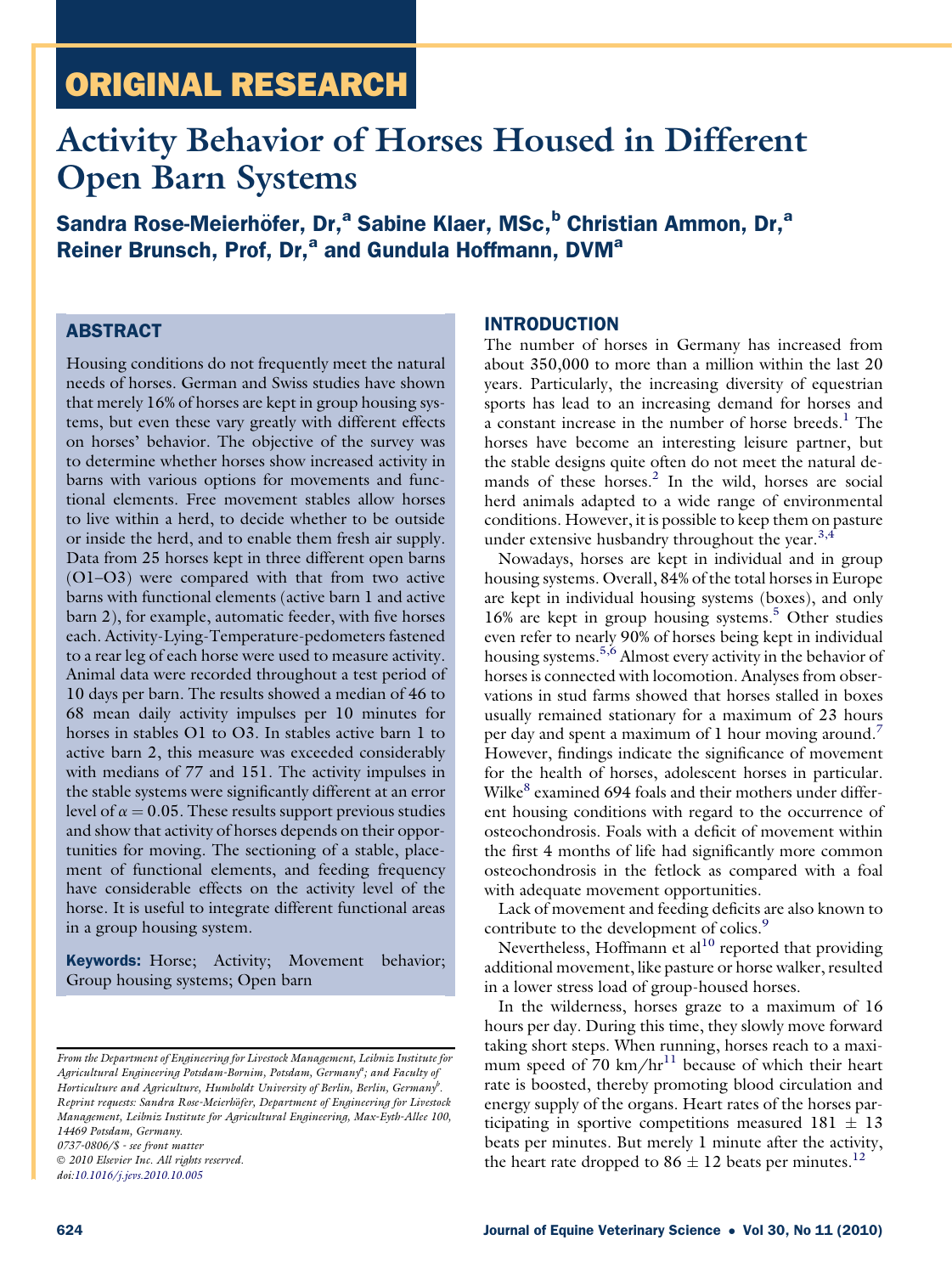Although extensive regulations exist for common farm animal species in Switzerland and within the European Union (EU), none of them are applicable to horses. As described previously, most horses are kept in traditional individual housing systems. In contrast, different group housing systems are used to improve the behavior and welfare of horses. Often they are associated with disadvantages for the owner of the horse because the animal is not conveniently available for sport activities and is exposed to higher risk of injuries.<sup>13,14</sup>

Nevertheless, group housing systems pose a lot of advantages regarding social behavior and movement activity of horses. Group housing systems also have the advantage of lower buildings costs.<sup>[15](#page-9-0)</sup> The number of studies on equine behavior in open barn systems is limited, especially for the new housing systems like open barn with functional elements. Regarding the behavior of horses, previously published data mainly refer to observations in their natural environment. For example, wild horses cover an average distance of 6 km per day,<sup>[16](#page-9-0)</sup> depending on seasonal pasture conditions, grass quality, climatic conditions, and the distance between watering places. A similar behavior can be found in group housing of horses in open barns. It was observed that horses in open barns with paddock walk 1.2 km per day, whereas horses in boxes cover a distance of merely 0.17 km per day. In open barns with different functional areas and higher feeding frequencies, walking distance per day could be increased to  $4.8 \text{ km.}^{17}$  $4.8 \text{ km.}^{17}$  $4.8 \text{ km.}^{17}$  Therefore, group hous-ing systems have positive effects on the activity of horses.<sup>[18](#page-9-0)</sup> Increased space with leafy paddock or pasture also helps to increase the activity per day. However, an expanded sandpaddock (540 m<sup>2</sup> instead of 270 m<sup>2</sup> for six horses) has no influence on activity behavior.<sup>[10](#page-9-0)</sup> The highest space restriction with the strongest negative effect on activity behavior can be found in individual stabling in boxes.<sup>[7](#page-9-0)</sup>

Overall, comparative studies of feral and stabled horses showed that their natural behavior is influenced by the housing system.<sup>[19](#page-9-0)</sup> Strong variations in behavior were mainly observed for movement and feeding behavior of horses. Field studies have shown that the time adult horses spend recumbent is between 3% and 11% of the day, which equals 45 minutes to 2.5 hours.<sup>[20,21](#page-9-0)</sup> During these lying periods horses prefer a dry and soft ground, and they prefer straw more than sand.<sup>[22,23](#page-9-0)</sup> Systematic observation of lying behavior in horses is necessary to ensure that horses are able to perform normal sleeping behavior in individual and group housing systems.<sup>[24](#page-9-0)</sup>

The Hinrichs-Innovation und Technik (HIT)-Active Stable (HIT GmbH, Weddingstedt, Germany) is a new concept for group housing systems. HIT aimed at bringing forward species-appropriate horse husbandry. The HIT-Active Stable is characterized by a horse-individual feeding technology (Horseking, Wasserbauer GmbH, Austria), free opportunities for horse exercise and rest, as well as a special arrangement of the different functional areas.

Implementation of sensors to measure the behavior of animals is very common and an interesting branch of precision livestock farming. Animal monitoring is very helpful for efficient management and to ensure animal health, especially in big farms. It is necessary to monitor the differences in the behavioral repertoire of animals in the domestic environment. The variation in animal behavioral repertoire can be qualitative (eg, abnormal behavior) or quantitative (eg, time budget modifications). These two variations can help to perceive effects of husbandry prac-tices on animals' behavior and welfare.<sup>[25,26](#page-9-0)</sup>

The pedometer is an instrument used to measure and monitor animal behavior. Yet, pedometers are primarily used for dairy cow management where the data help in estrus detection, which is the most important parameter for optimum fertility management, particularly in combination with artificial insemination.[26](#page-9-0) But with this system it is also possible to differentiate between the animals' recumbent and standing at rest positions. In contrast, pedometers register the activity and lying time of the animals as electric impulses. Activity changes are more precisely registered by sensors which are fastened to the leg (ie, pedometers) than those fastened to the neck (so-called rescounter) and position systems. $27,28$ 

This study was performed to investigate five different types of open barns for horses. The objectives of the present research study were to identify effects on horse's behavior in differently structured group housing systems (space and functional areas).

The interest of this investigation was to find reasons why horses should be kept in group housing systems and how the design of free movement stables could increase activity.

The objective of this preliminary study was to quantify whether horses show increased activity in open barns with different options for movement and distances between functional elements.

# MATERIALS AND METHODS

### Experimental Design

Data for the present study were collected between February and March 2008 in Germany from five different free movement stables. They were classified into open and active barns. Open barns are stables which have no direct functional elements except for paddock, hayrack, and shelter, which are generally close to each other. The horses were provided with hay once to twice a day ad libitum. The idea of the active barns was to use different elements to animate the horses to walk around and not to stand at hay rack all day long. The active barns had transpondercontrolled automatic hay rack and concentrate feeders. Here, the animals were fed individually several times a day. Additionally, the functional elements (automatic feeding systems and drinker) were placed away from each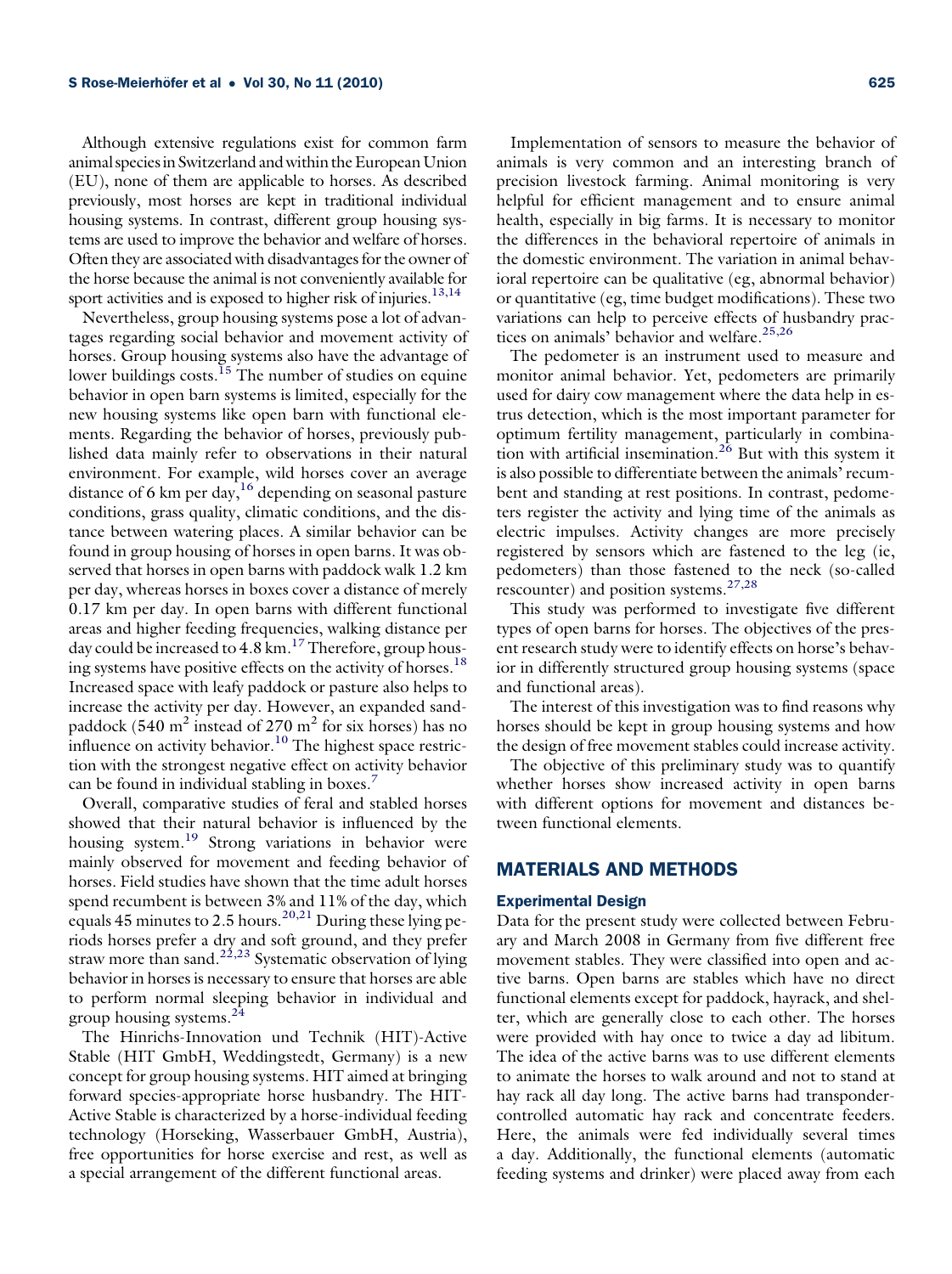

other purposely and active barns had an increased space offer.

One group of horses was initially housed in a paddock system (PS) (Fig.1), and then the same horses were relocated into a newly built active barn where records were documented for 4 weeks ([Fig. 2](#page-3-0)). Conditions were not standardized and all animals were kept under field conditions on different farms, with the group sizes ranging between five and 20 horses ([Table 1](#page-3-0)). Five to six horses from each stable were used in this experiment.

The minimum requirement of floor space of  $3 \times \text{withers}^2$ per horse in group housing systems was fulfilled in each of the examined systems.[29](#page-9-0)

In every investigated group housing system, five to six animals were fitted with a pedometer and observed for 10 days. In total, the movement behavior of 26 horses was investigated.

**Open Barn 1 (O1).** This open barn consisted of a big designed paddock and two open stables with porch roof [\(Table 1\)](#page-3-0). The paddock was divided by bushes. There were three hay racks for feeding. The feeding with concentrate was split in two portions per day. The watering place had a central position in the paddock close to hay racks and stable (Fig. 1).

Open Barn 2 (O2). Open barn 2 was a typical conventional group housing system with a plain sand paddock [\(Table 1\)](#page-3-0). The group housing system had an effective length of 30 m and was constructed as half-circle. The horses could move freely during the entire day. Hay was offered three times a day and concentrates were fed once

a day in the stable. The watering place was located in one corner of the paddock. The open barn was divided into a movement and a lying area.

**Open Barn 3 (O3).** Open barn 3 was also a typical conventional group housing system with plain sand paddock surrounding the stable ([Table 1](#page-3-0)). The shelter floor was covered with sand. Hay was fed three times a day under the porch roof of the stable where the watering place was located as well. Additionally, the horses received concentrate once a day.

Paddock System. The construction of a new active barn A2 offered the opportunity to investigate an old PS [\(Fig. 2](#page-3-0)) before relocation of the horses to the new barn system with functional elements. Five horses were kept in the old PS at day time in a conventional sand paddock with hay rack and watering place. During the night, three of the five horses were stabled in straw bedded boxes, and two horses spent the night in a rubber-coated paddock with shelter [\(Table 1\)](#page-3-0). Data from the PS had to be carefully treated because the conditions differed largely from any of the other stables investigated.

Active Barn  $I(AI)$ . The group housing system was divided into movement and lying areas. The stable floor was built using concrete, which was then coated by rubber mats. Additionally, the rest area was equipped with HIT-Softbeds (special padded thicker rubber mat) and an integrated horse toilet. The horse toilet was a small area of 6  $\text{m}^2$  which was filled with wood shavings ([Table 1](#page-3-0)). The horse toilet was not used for proper appointment, and sometimes the horses were found recumbent inside it.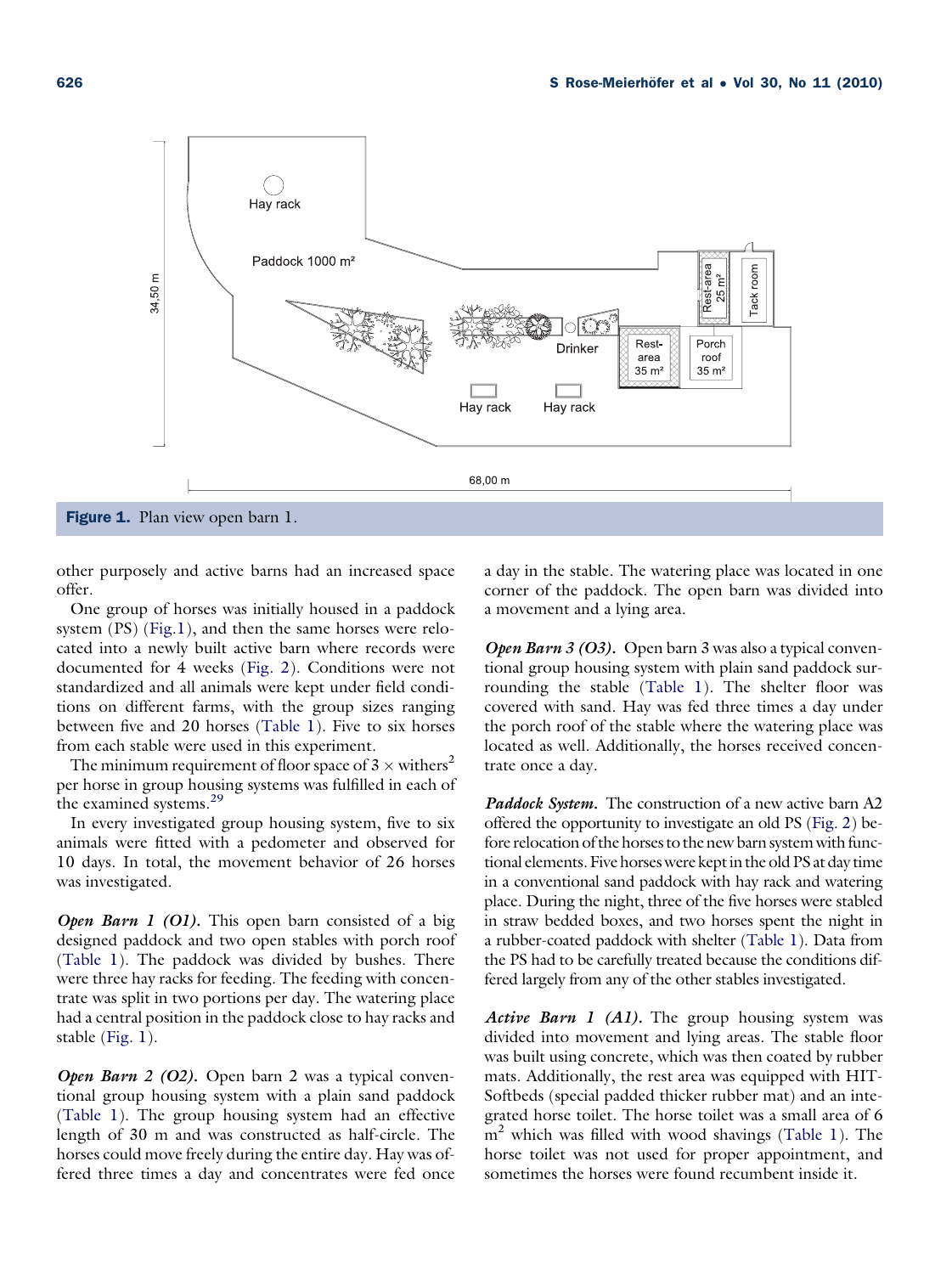<span id="page-3-0"></span>

| <b>Table 1.</b> Dimensions and stocking capacity of the open and active barns |  |  |
|-------------------------------------------------------------------------------|--|--|
|                                                                               |  |  |

|                               | <b>Open Barn</b> |          |          |                       | <b>Active Barn</b>    |                  |  |
|-------------------------------|------------------|----------|----------|-----------------------|-----------------------|------------------|--|
|                               | 01               | 02       | 03       | <b>Paddock System</b> | A1                    | A2               |  |
| Number of horses              | 8                | 9        | 5        | 14                    | 20                    |                  |  |
| Total area $(m^2)$            | 1,000            | 750      | 600      | 800                   | 4,500                 | 2,000            |  |
| Area per horse $(m2)$         | 125              | 83       | 120      | 57                    | 225                   | 285              |  |
| Shelter/stable                | 2                |          |          | 3                     |                       |                  |  |
| Shelter $(m^2)$               | 55               | 180      | 36       | 41                    | 200                   | 200              |  |
| Resting area per horse $(m2)$ | 6.9              | 20       | 7.2      | 4.1                   | 10                    | 28.6             |  |
| Bedding material              | Sand             | Straw    | Sand     | Rubber mats           | Padded<br>rubber mats | Sand             |  |
| Structured*                   |                  | $\Omega$ | $\theta$ |                       | $^{\rm ++}$           | $^{\mathrm{++}}$ |  |

 $* =$  see explanation.

 $0 =$  divided in different area.

 $+=$  functional elements.

 $++$  = functional elements and automatic feeding.

 $-$  = not structured.

One corner, close to the stable, contained an automatic concentrate feeder which provided small portion of concentrates and mineral supplements for each horse throughout the day. An automatic hay dispenser with four feeding places was installed in the middle of the paddock, enabling the individual roughage supply around-the-clock. Two separate straw-feeders were placed at the end of the paddock. The watering place was located in front of the stable.

Active Barn 2 (A2). Active barn 2 was a newly constructed housing system which in the future might accommodate 30 horses. The group housing system had a big paddock divided into a movement and a lying area ([Fig. 3\)](#page-4-0). The shelter had a sandy ground and an automatic concentrate feeder attached to one side. The automatic hay dispenser with four feeding places was installed at the other end of the paddock.

Animals. Age of the tested animals ranged between 3 and 23 years. Each experimental group contained mixed herds with mares and geldings and heterogenic structure in terms of size and breed (warm-blooded breed types and ponies). In each barn, different types and ages of horses were used for the investigation [\(Table 2\)](#page-4-0).

Measuring with Pedometer. Activity-Lying-Temperature (ALT) pedometers were used to record movement activity and lying time for a period of 24 hours a day (Engineering office Holz and Schleusener, Germany). The mode of operation of pedometers for the measuring parameter animal activity worked on the principle of pulse metering. The activity was measured using an analogue piezo-sensor, the lying time with digital position sensors, and a thermal sensor recorded the ambient temperature at the pedometer (Engineering office Holz and Schleusener, Germany). The  $\mu$ -processor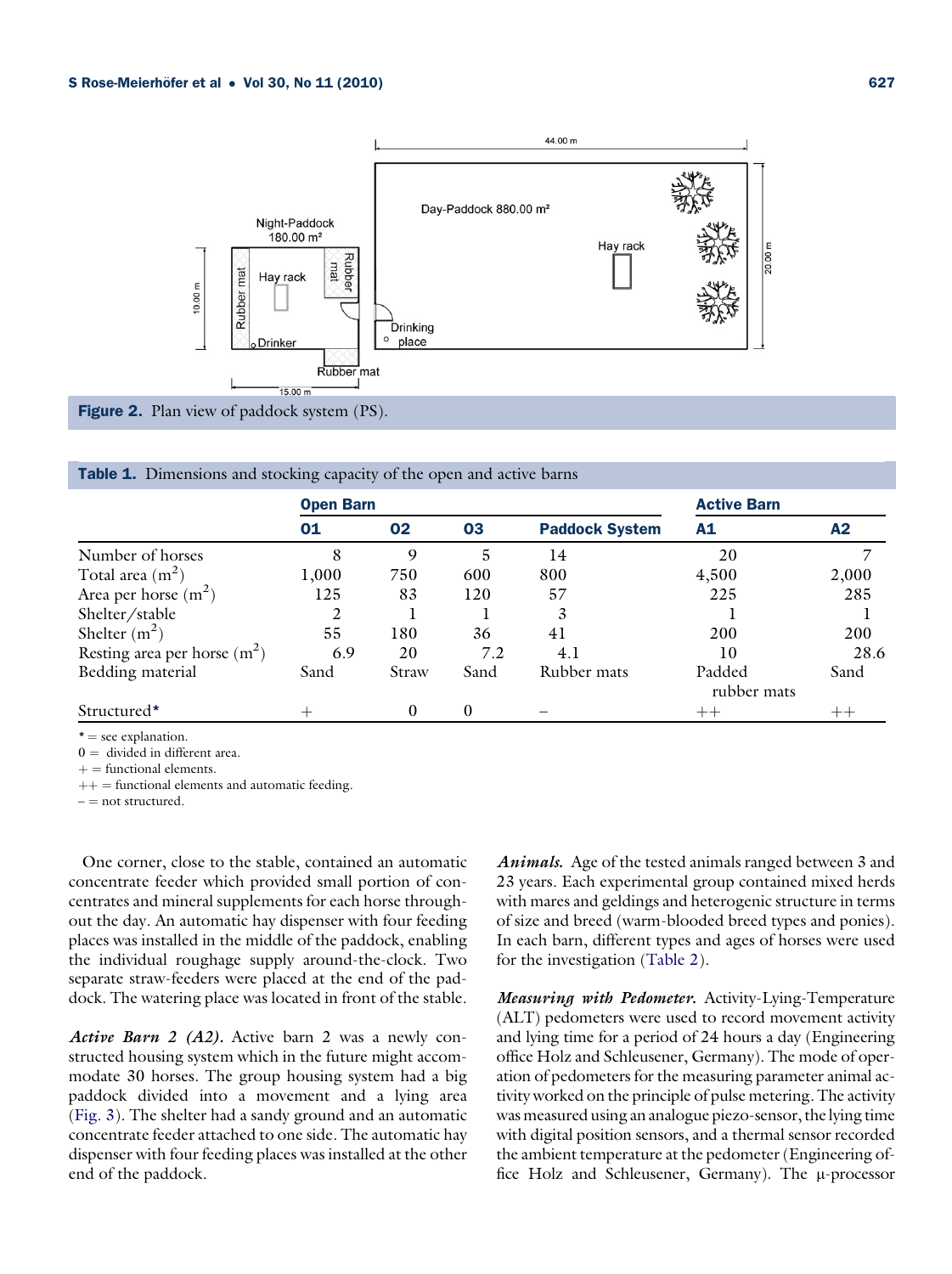<span id="page-4-0"></span>

|  |  |  |  | <b>Table 2.</b> Overview of breed, gender, and age of horses included in the study |
|--|--|--|--|------------------------------------------------------------------------------------|
|  |  |  |  |                                                                                    |

| <b>Stable</b><br><b>Horse</b> |                | <b>Breed</b>                 | <b>Gender</b> | Age (years) |
|-------------------------------|----------------|------------------------------|---------------|-------------|
| 1                             | Al             | Friesian horse               | Gelding       | 3           |
| $\overline{2}$                | Al             | Arabian                      | Gelding       | 6           |
| 3                             | Al             | Knabstrup                    | Gelding       | 6           |
| 4                             | Al             | Arabian                      | Gelding       | 10          |
| 5                             | Al             | Warmblood                    | Gelding       | 12          |
| 6                             | O <sub>1</sub> | Knabstrup-Warmblood-mix      | Gelding       | 6           |
|                               | O <sub>1</sub> | Cruzado-Andalusian           | Mare          | 6           |
| 8                             | O <sub>1</sub> | Haflinger                    | Mare          | 7           |
| 9                             | O <sub>1</sub> | Rhinelander Warmblood        | Gelding       | 15          |
| 10                            | O <sub>1</sub> | Standardbred                 | Gelding       | 15          |
| 11                            | O <sub>1</sub> | Haflinger                    | Gelding       | 16          |
| 12                            | O <sub>2</sub> | Half-blooded Arabian         | Mare          | 6           |
| 13                            | O <sub>2</sub> | Half-blooded Arabian         | Mare          | 13          |
| 14                            | O <sub>2</sub> | Half-blooded Arabian         | Mare          | 15          |
| 15                            | O <sub>2</sub> | Half-blooded Arabian         | Mare          | 16          |
| 16                            | O <sub>2</sub> | Half-blooded Arabian         | Mare          | 28          |
| 17                            | O <sub>3</sub> | Paso Fino                    | Gelding       | 7           |
| 18                            | O <sub>3</sub> | Pinto                        | Gelding       | $_{11}$     |
| 19                            | O <sub>3</sub> | Pinto-Trakehner              | Gelding       | 12          |
| 20                            | O <sub>3</sub> | Arabian                      | Mare          | 12          |
| 21                            | O <sub>3</sub> | Standardbred                 | Gelding       | 15          |
| 22                            | PS, A2         | German riding pony           | Gelding       | 7           |
| 23                            | PS, A2         | Haflinger                    | Mare          | 9           |
| 24                            | PS, A2         | Standardbred                 | Mare          | 11          |
| 25                            | PS, A2         | Thoroughbred-heavy horse-mix | Gelding       | 14          |
| 26                            | PS, A2         | Hanoverian                   | Mare          | 16          |

continuously recorded the step activity and lying position of the animal and added these together over the measuring interval configured at the start of the test (1–60 minutes).

The pedometers were attached to the rear leg of the horse to avoid gathering activity impulses from scraping and pawing front hooves. After evaluation of the data, the time each horse spent with moving and lying could be analyzed.

All data within each measuring period of 10 minutes were aggregated, resulting in a possible value range of 0 to 1,200 contacts for movement activity and 0 to 40 contacts for lying within this interval. Maximum of two impulses per second were registered for movement activity. The ambient temperature at the horses' leg was measured every 10 minutes but was not further regarded in this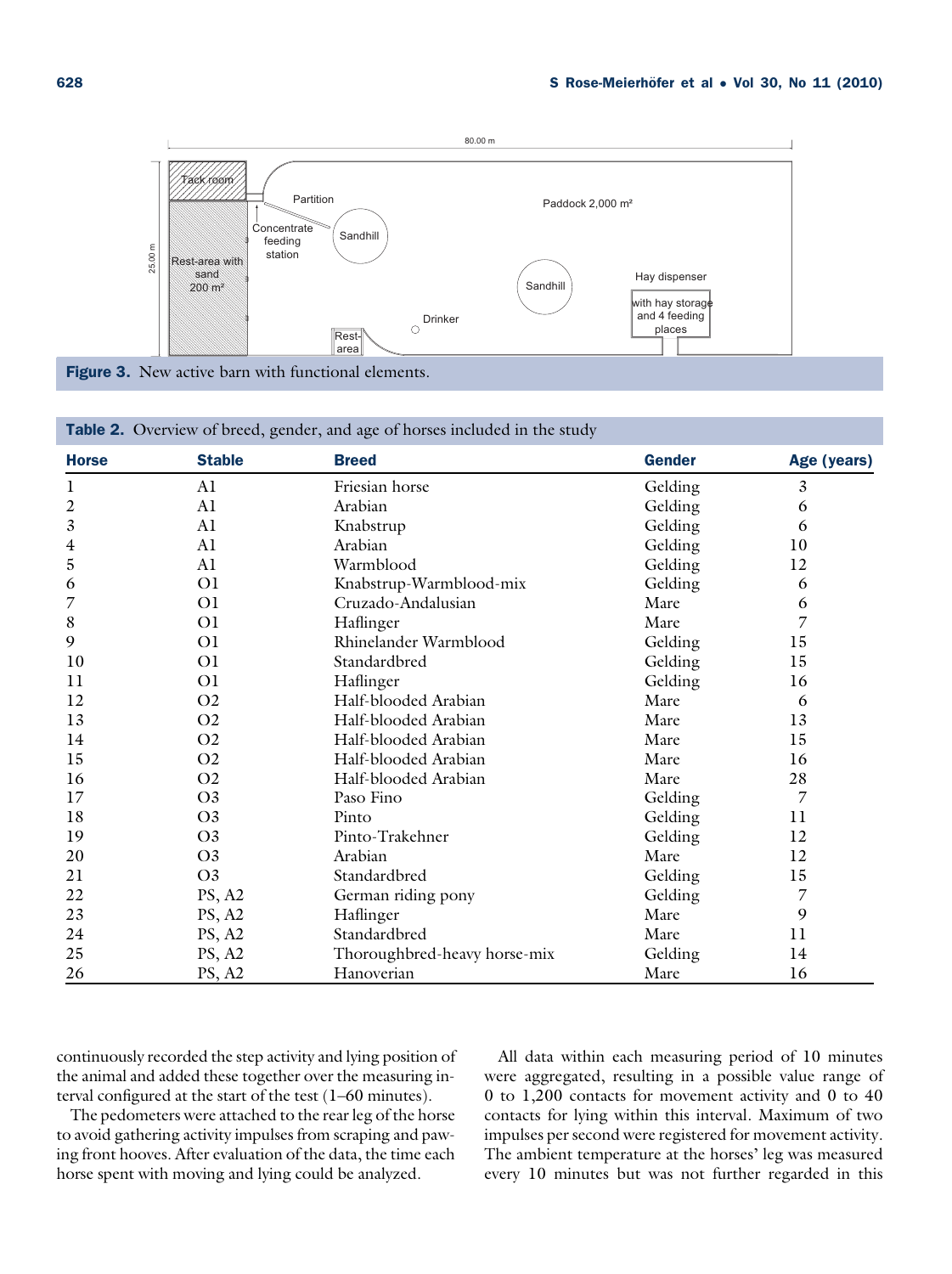study. The data were transferred from the pedometer to personal computer by radio transmission and stored in Microsoft Access database for further processing.

Statistical Analysis. The records during exercises (eg, horseback riding) were removed before evaluation because it was impossible to standardize exercise in the given experimental setup. Later, the remaining data were averaged per horse and day to keep the effect of locomotion influenced by previous exercise as low as possible. This resulted in values for mean 10-minute-activity-impulses per horse and day, provided that at least 80 values were available per day. A minimum of 80 values per day were chosen to ensure that mean value per day included data from dayand nighttime. Data recorded on days where pedometers were installed in the evening or removed in the morning and therefore only included data of night hours were not used. Values from the same horse on different days were considered as repeated measurements.

Statistical evaluation of the data recorded by the pedometers was performed using the statistical software package SAS version 9.2 (SAS Institute Inc., Cary, NC, USA). Although the data were found inconsistent to normal distribution, nonparametric tests did not suit to account for all effects that were considered necessary for this study: effect of stable system (open barn, active stable), effect of stable (O1, O2, O3, PS, active barn 1 [A1], and active barn 2 [A2]), age of horse as co-variable, and horse effect. Considering the robustness of the F-test regarding violating the normality assumption, $30$  the following mixed linear model was fitted with the following procedure to test hypothesis of particular interest:

$$
\underline{y}_{ijkl} = \mu + \alpha_i + \beta_{ij} + \gamma x_{ijkl} + \underline{\epsilon}_k + \underline{\epsilon}_{ijkl}
$$

where,

 $y_{ijkl}$  = mean activity impulses observed per 10 minutes in ith stable type, jth stable, kth horse and lth measurement

- $\mu$  = general mean of population
- $\alpha$  = fixed effect of *ith* stable system
- $\beta_{ij}$  = fixed effect of *jth* stable within stable system i
- $\gamma_{\text{iikl}}$  = parameter estimate for covariable age in years (x)  $c_k$  = random effect of kth horse, and
- $e_{ijkl}$  = residual.

Heterogeneity of variance was assumed for horses in the different stables. The P values were adjusted for multiple comparisons between stables by estimating the true  $(1-\alpha)$  quantile with a simulation. The significance level  $\alpha$  was set to 0.05.

Following this model, the null hypothesis  $H_{0a}$  that there was no difference between stable systems, and  $H_{0b}$  that there was no difference between stables within stable system, could be tested against their alternatives that there were in fact differences between stable systems or stables.

It also could be tested whether there was an influence of age (given in years) on daily mean activity impulses per 10 minutes  $(H_{0c})$ .

## RESULTS

## Activity Behavior

Activity was measured in intervals of 10 minutes. At this interval, gaits can only be separated exactly when it comes to walk on the one side, and trot, canter, or gallop on the other side. A continuous walk for 10 minutes will usually result in step values from about 300 to 600, depending on walking speed. Higher step values imply the faster gaits, but because the distribution within the measuring interval is unknown, a value of 1,200, for instance, could be the result of a continuous trot or 5 minutes of gallop and another 5 minutes of standing. An overview about the distribution of daily mean 10-minute activity values for all barns under investigation can be observed in [Table 3](#page-6-0).

#### Open Barns Compared with Active Barns

The comparison of the open barns with the active barns displayed significant differences between the stable systems ([Table 4](#page-6-0)). The least square mean difference between both systems amounted to about 56 steps per 10 minutes and was statistically significant ([Table 5\)](#page-7-0). The comparison between two barns each shows that the reason for this difference can be attributed to the activity level in barn A2 mostly. This barn differs significantly from all other barns and also showed the overall highest activity level. Although barn A1 comes in second place in this regard, there is no significant difference between barn A1 and barn O1, O3, or PS.

## Open Barns

[Figure 4](#page-8-0) shows that the horses in open barns O1 to O3 and PS had an overall lower mean daily 10-minute step count compared with the active barns.

However, there were no significant differences within the open barn stables O1 through O3 and PS when testing between pairs of stables at the experiment wise significance level  $\alpha = 0.05$  [\(Table 5,](#page-7-0) open barns).

## Active Barns

Although both active barns offer similar space for movement per horse and include the same functional elements, the mean daily 10-minute step count shows differences. The lowest observations in barn A2 were still higher than the highest observations in barn A1. The comparison of both active barns displayed in [Table 5](#page-7-0) consequently shows a significant difference.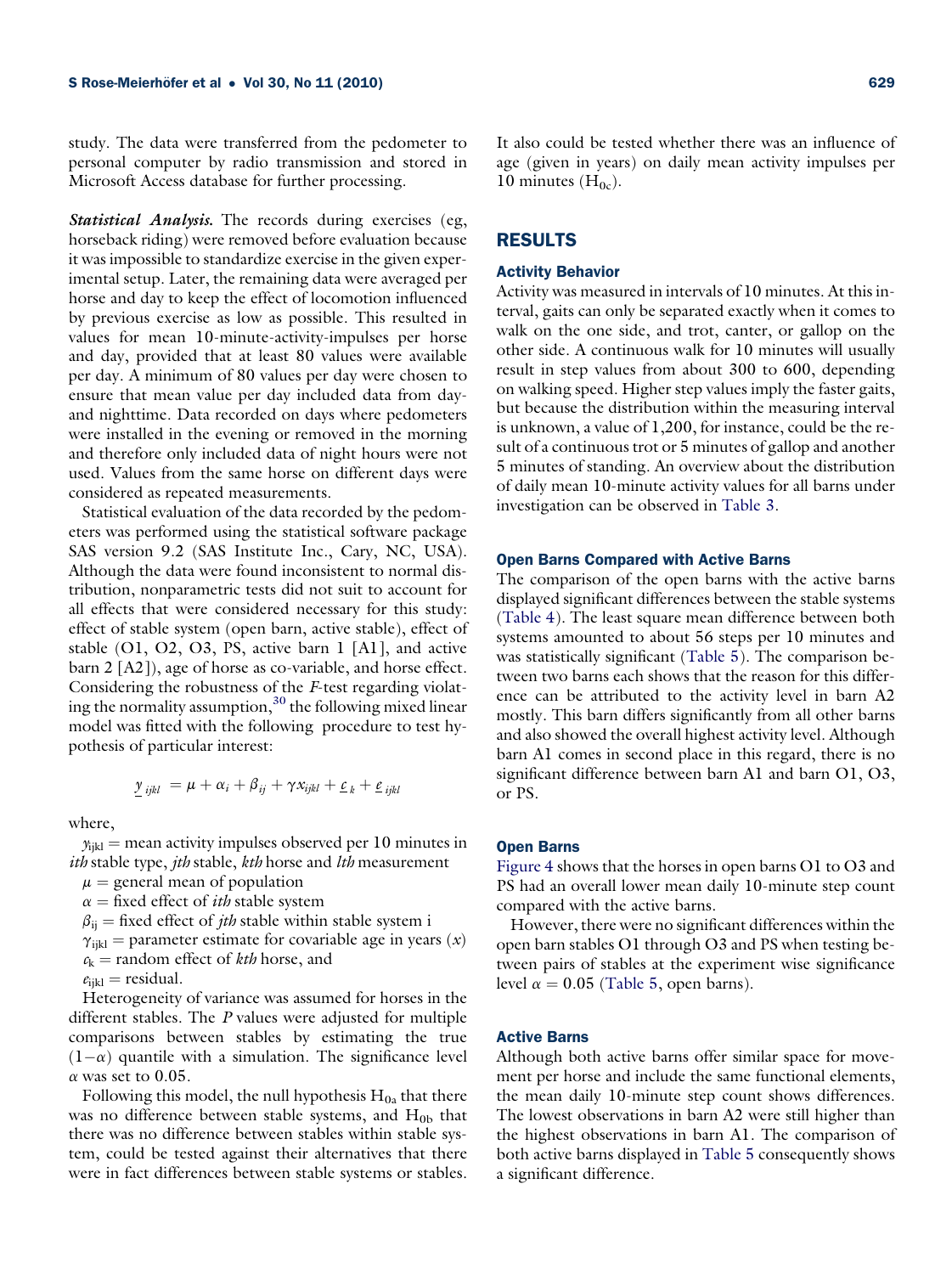|                |               | <b>Distribution of Daily Mean Activity Impulses Per 10 Minutes</b> |        |               |        |                |             |                                     |  |  |
|----------------|---------------|--------------------------------------------------------------------|--------|---------------|--------|----------------|-------------|-------------------------------------|--|--|
| <b>Barn</b>    | <b>Number</b> | <b>Maximum</b>                                                     | 075    | <b>Median</b> | 025    | <b>Minimum</b> | <b>Mean</b> | <b>Standard</b><br><b>Deviation</b> |  |  |
| Al             | 45            | 114.21                                                             | 92.33  | 77.46         | 66.22  | 53.35          | 78.53       | 15.46                               |  |  |
| A2             | 44            | 219.06                                                             | 170.78 | 151.89        | 140.81 | 119.75         | 155.32      | 23.92                               |  |  |
| O <sub>1</sub> | 66            | 91.38                                                              | 77.83  | 68.39         | 51.39  | 19.83          | 63.28       | 20.26                               |  |  |
| O <sub>2</sub> | 55            | 81.77                                                              | 56.81  | 46.30         | 39.84  | 33.84          | 49.23       | 12.28                               |  |  |
| O <sub>3</sub> | 55            | 194.63                                                             | 66.10  | 53.59         | 42.06  | 34.35          | 58.44       | 26.04                               |  |  |
| <b>PS</b>      | 55            | 112.14                                                             | 71.50  | 53.97         | 45.23  | 29.09          | 59.82       | 20.61                               |  |  |

<span id="page-6-0"></span>

|  |  |  | <b>Table 3.</b> Comparison of activity patterns and behavior of horses housed in different barns |
|--|--|--|--------------------------------------------------------------------------------------------------|
|  |  |  |                                                                                                  |

A1, A2: active barns; O1, O2, O3: open barns; PS: paddock system.

| <b>Table 4.</b> Results of <i>F</i> -tests of fixed effects and co-variables |                     |                       |                |                      |  |  |  |  |
|------------------------------------------------------------------------------|---------------------|-----------------------|----------------|----------------------|--|--|--|--|
| <b>Effect</b>                                                                | <b>Numerator DF</b> | <b>Denominator DF</b> | <b>F</b> Value | $Pr$ > F             |  |  |  |  |
| Stable system                                                                |                     | 20.90                 | 136.09         | < .0001 <sup>a</sup> |  |  |  |  |
| Barn (stable system)                                                         |                     | 9.28                  | 33.35          | < .0001 <sup>a</sup> |  |  |  |  |
| Covariable age                                                               |                     | 8.13                  | 4.20           | 0.0739               |  |  |  |  |

<sup>a</sup> Shows significant differences at significance level  $\alpha = 0.05$ .

Moving from PS to Newly Constructed Active Barn (A2)

[Figure 5](#page-8-0) shows the change of activity after moving the horses from PS (pre-test) to A2. The mean activity level based on mean daily 10-minute values was more than doubled again; the maximum observation in PS was lower than the minimum observation in A2. The least square mean difference of about 96 steps per 10 minutes was statistically significant [\(Table 5,](#page-7-0) comparison between A2 and PS).

# **DISCUSSION**

The results show that the activity level of horses was increased in active barns when compared with open barn systems. However, significant differences were only found between barn A2 compared with all remaining barns and between barn A1 and O2 [\(Table 5\)](#page-7-0). Thus, higher activity behavior can be generated in an active barn as can be seen in barn A2, but barn A1 shows that this does not necessarily have to be the case.

## Activity Behavior

Our hypothesis of active barns being capable of increasing activity of horses was confirmed because the stable system had a significant effect on mean daily 10-minute activity. However, it is not clear to which change between stable systems this increase can be attributed. Our results correspond well with other studies which found that an increase of movement activity can be achieved by sub-dividing the available area into different sections and altering feeding frequencies.[17](#page-9-0) It is not possible for our investigations to differentiate between those effects. Further investigations

should focus on changing only one parameter at a time in the experimental setup.

Although overall space allowance is also important for the activity behavior of the horses, it is not the only factor that affects the horses' motivation for running and playing.[18](#page-9-0) Our results show that although both active barns offer comparable space per horse and include the same functional elements, the distribution of activity nevertheless shows large differences. The distributions of mean daily 10-minute activity of the active barns A1 and A2 do not overlap. Reasons for this could be the higher space availability per horse in A2 and possibly better arrangement of functional elements.[28](#page-9-0) The results correspond well with Rehm,[31](#page-9-0) who likewise observed increasing movement behavior per hour with increasing space. In contrast, Hoffmann et  $al^{10}$  $al^{10}$  $al^{10}$  and Frentzen<sup>[17](#page-9-0)</sup> were unable to discover an influence of paddock size on movement activity, and Pio-trowski<sup>[32](#page-10-0)</sup> reported that doubling and tripling the size of an enclosure (single size: 30 m<sup>2</sup> /horse) had only marginal effect on movement behavior. However, in the given experimental setup the direct influence of available space per horse on activity level could not be tested explicitly.

Frentzen $^{17}$  $^{17}$  $^{17}$  reported that functional area helps to increase activity. Further, it was found that the feeding frequency in combination with distance between functional elements has a significant influence on the movement activity. These results correspond well with the present study. A higher feeding frequency by use of automatic feeding systems could be a reason for the significant increase in activity in active barns compared with the open barns. The higher frequency of feeding per day comes as a natural behavior,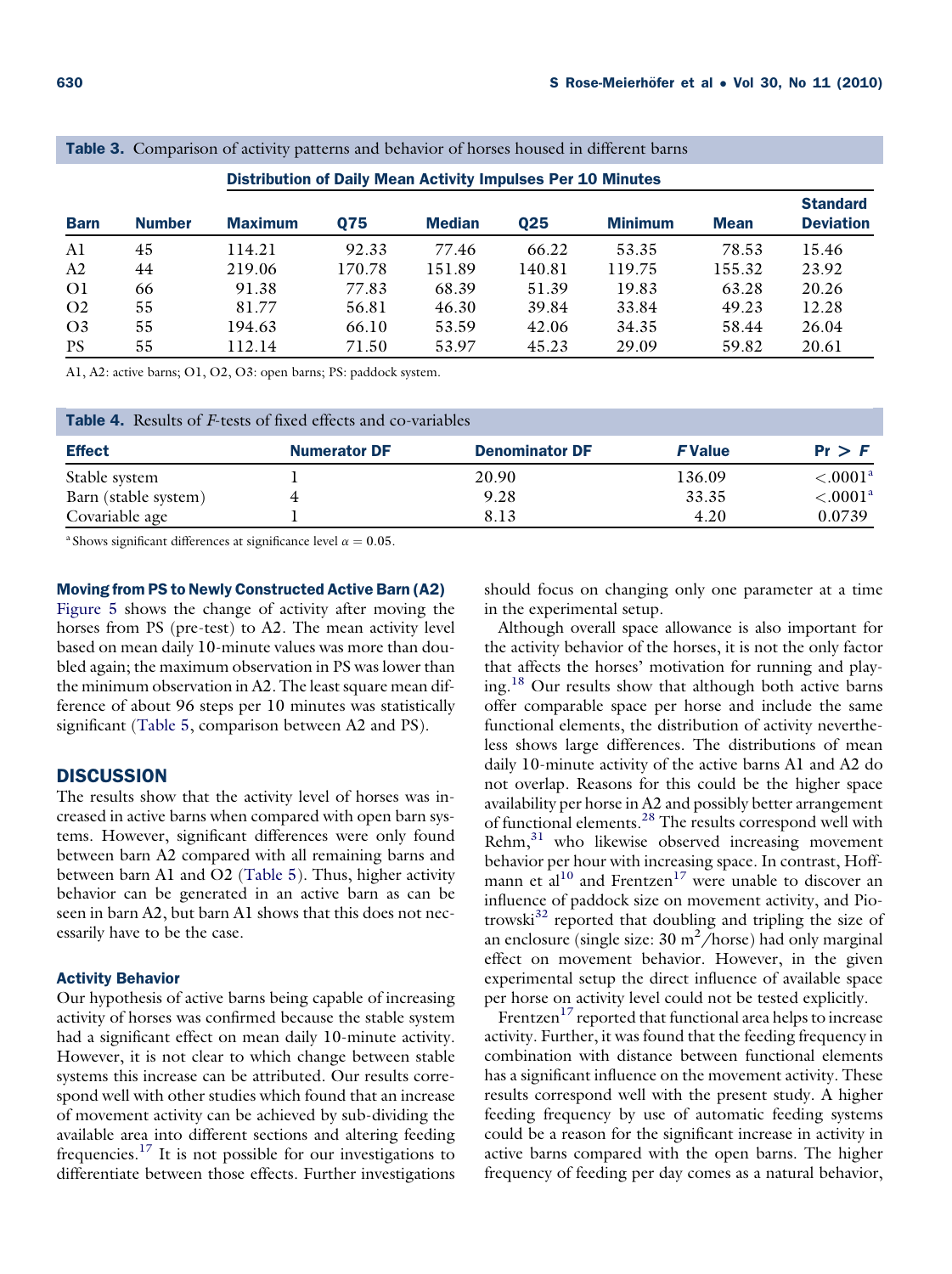| <b>Comparison</b>                               | <b>Difference</b> | <b>Estimate</b> | <b>Standard Error</b> | DF   | t Value  | <b>Adjusted P</b>    |
|-------------------------------------------------|-------------------|-----------------|-----------------------|------|----------|----------------------|
| Open barns                                      | $O1-O2$           | 8.5140          | 10.3727               | 6.81 | 0.82     | .9516                |
|                                                 | $O1-O3$           | 4.4455          | 9.8880                | 6.73 | 0.45     | .9964                |
|                                                 | $O1-PS$           | 3.4599          | 11.6293               | 8.88 | 0.30     | .9995                |
|                                                 | $O2-O3$           | $-4.0684$       | 6.3365                | 7.35 | $-0.64$  | .9822                |
|                                                 | $O2-PS$           | $-5.0541$       | 8.8101                | 6.73 | $-0.57$  | .9892                |
|                                                 | $O3-PS$           | $-0.9857$       | 8.3364                | 6.04 | $-0.12$  | 1.0000               |
| Active barns                                    | $AI-A2$           | $-80.9212$      | 6.5626                | 8.16 | $-12.33$ | < .0001 <sup>a</sup> |
| Active barns and open barns                     | $Al-O1$           | 15.5904         | 10.3493               | 8.76 | 1.51     | .6609                |
|                                                 | $Al-O2$           | 29.9407         | 7.7012                | 7.31 | 3.89     | .0400 <sup>a</sup>   |
|                                                 | $Al-O3$           | 20.7279         | 7.8837                | 7.54 | 2.63     | .1924                |
|                                                 | $AI-PS$           | 19.7499         | 10.2607               | 7.49 | 1.92     | .4455                |
|                                                 | $A2-O1$           | 91.7142         | 9.2921                | 7.36 | 9.87     | .0001 <sup>a</sup>   |
|                                                 | $A2-O2$           | 106.0600        | 6.2085                | 8.05 | 17.08    | < .0001 <sup>a</sup> |
|                                                 | $A2-O3$           | 96.8517         | 6.4334                | 7.93 | 15.05    | < .0001 <sup>a</sup> |
| Active barn 2 and pre-test in<br>paddock system | $A2-PS$           | 95.7704         | 8.3007                | 6.09 | 11.54    | .0002 <sup>a</sup>   |
| Stable system                                   | Active-open       | 55.9548         | 4.7966                | 20.9 | 11.67    | < .0001 <sup>a</sup> |

<span id="page-7-0"></span>Table 5. Test results of pair-wise comparisons of least square means for daily mean activity impulses per 10 minutes between stable systems and barns

O1, O2, O3: open barns; PS: paddock system; A1, A2: active barns.

 $P$  values adjusted for multiple comparisons by simulation.

<sup>a</sup> Shows significant differences at significance level  $\alpha = 0.05$ .

especially the feeding habits of grazing for a considerable amount of the day which suit their digestive system best.<sup>[33](#page-10-0)</sup>

Direct comparison of results is difficult because most other studies on movement behavior of horses used different measurement systems. For example, Klingler $34$  used steps per time unit, and Frentzen<sup>[17](#page-9-0)</sup> and Zeitler-Feicht<sup>[16](#page-9-0)</sup> used kilometers per day. These methods turned out to be problematic because the measuring systems were unable to distinguish pawing and twitching from walking. Considering the experiences from previous studies and because in the present study interaction with other horses is measured as impulses which might falsely be interpreted as locomotion, translation of activity impulses into steps or distance was not attempted. Klingler<sup>[34](#page-10-0)</sup> used a "Rocking Motion" Recorder" which recorded an average of 247 activity impulses, respectively steps, per hour on horses in the pasture. The step-count is smaller than the median or mean observed in the daily 10-minute values for all barns when transformed to 41 impulses per 10 minutes. Open barn O2 with the lowest structure design of stable and the lowest daily mean of about 49 activity impulses per 10 minutes still shows a slightly higher activity level compared with the step-count of Klingler. $34$  Differences between O2 and A1 were significant, where O2 showed the lowest activity level. Furthermore, all other barns consisted of structured elements and could help motivate the horses to walk around in different ways. Klingler's $34$  results were exceeded by the minimum mean daily 10-minute values in A1 and A2 during the experimental period. It might be possible that the stable's design was not entirely responsible for this exceptional behavior because horses were moved from the PS (pre-test conditions) into the new active barn with a short adaptation phase of 10 days. This period might have been too short for acclimatization and curiosity to subside so that they showed more activity than would be the case after several months in the same environment. The overall activity level increased about threefold after horses were moved from PS to A2 when using mean or median daily 10-minute values [\(Table 3\)](#page-6-0), which confirmed results from other studies. An increasing movement behavior was observed when horses were transferred from one to another keeping system $31$  or pasture,  $35$  unless the new housing system restricted movement, which naturally led to decreasing movement behavior.

Age of horses seemed to have no significant effect on activity behavior (estimated effect: 1.225 steps/age in years) in the present study ([Table 4](#page-6-0)), which might be explained by Rose-Meierhöfer and colleagues<sup>[36](#page-10-0)</sup> assumption that horses mainly animate themselves to move around. No horses of age  $\langle 3 \rangle$  years were available for this study which might explain why there was no influence of age. Generally, horses show higher activity at young age compared with older horses.<sup>[37](#page-10-0)</sup>

Nevertheless, Hoffmann et  $al^{10}$  $al^{10}$  $al^{10}$  reported that keeping horses in groups has a positive effect on their movement behavior. In the present study, the largest group of 20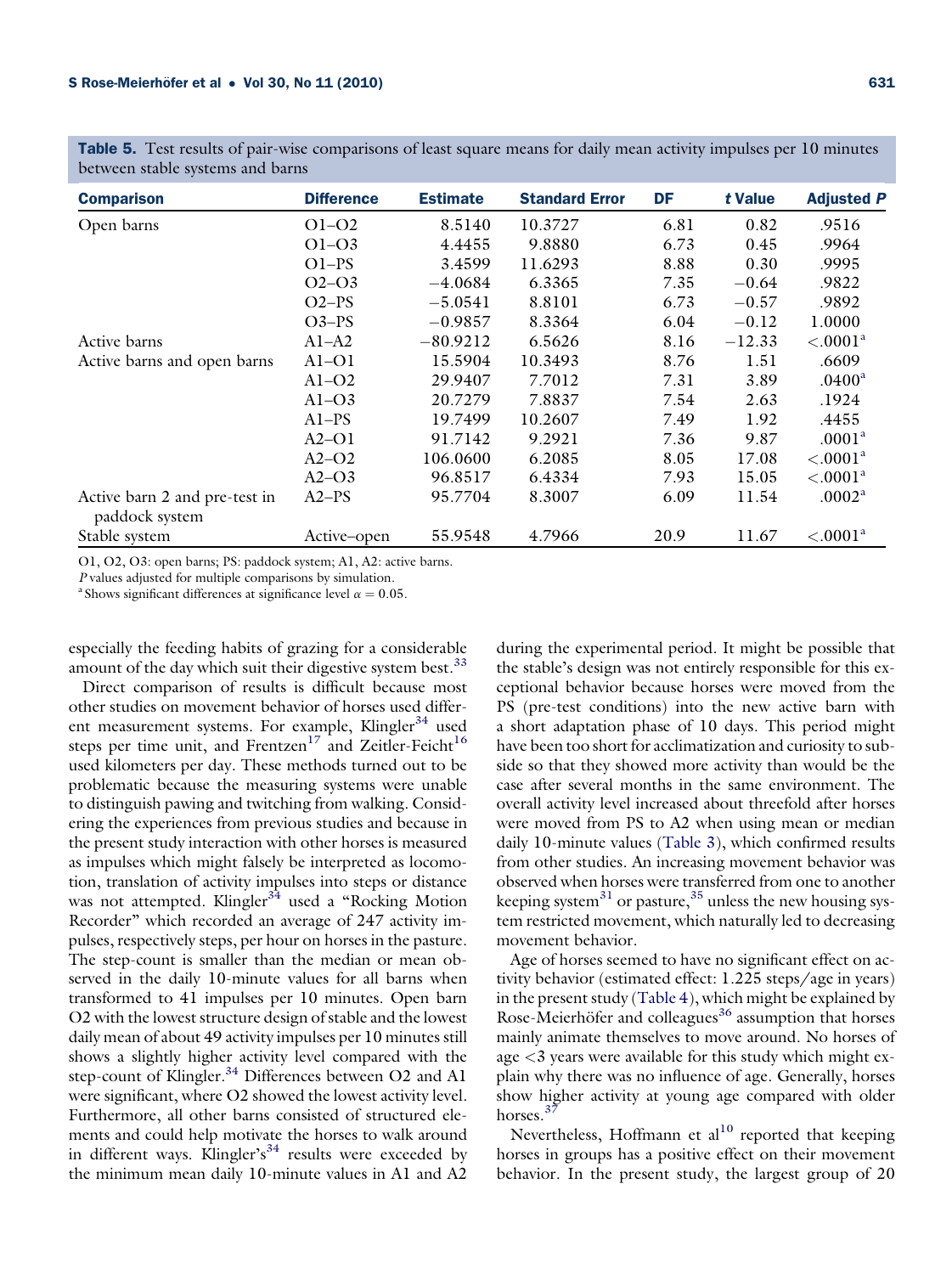<span id="page-8-0"></span>

horses in open barns (O1, O2, O3), PS and active barns (A1, A2).

horses was kept in stable A1, showing the second highest activity. Rose-Meierhöfer et al<sup>[36](#page-10-0)</sup> reported that large groups increase movement activity because of higher interaction between animals. This effect was particularly obvious in young horses equipped with ALT-pedometers. Yearlings kept in small groups having a maximum of 11 individuals showed 55 activity impulses per 10 minutes, whereas in larger groups of 23 yearlings 99 impulses per 10 minutes were recorded.

Another effect that might have been connected to the activity behavior of the horse is the time horses spent recumbent. This time was influenced by the bedding material and affected the welfare and health of the horses.<sup>[38,39](#page-10-0)</sup>

Overall, one might wonder whether the measured activity behavior is representative for average activity throughout the year. Berger et al<sup>40</sup> observed a rhythm by seasonal changes in wild as well as domesticated horses which decreased their activity during winter time to save energy. To get a more general impression of horses' activity behavior including seasonal influences, it would therefore be necessary to repeat the observations during a whole year or at least during alternate months with same horses in the same stables.



Figure 5. Mean daily 10-minute activity values of horses in PS and after new construction as active barn.

In general, the measurements recorded by ALTpedometers are still limited. It would be necessary to define more appropriate assessment factors and develop better methods for evaluation to get a more holistic impression of the horses' behavior across different housing systems.

# **CONCLUSIONS**

The results of this study indicated that the activity of horses is affected by space and functional areas. Using feeding automation for hay and concentrates in addition to a structured stable design, which in this study was defined as active barn, leads to a significantly higher activity behavior of horses compared with the conventional open barns. There are different elements that can be implemented to increase the activity behavior. Along with "high technique" like automatic feeders, bushes and other elements should also be implemented to motivate animals to walk around. Although providing more space increases activity, it will not have a long-term effect like feeding system. Future research is necessary to generalize the results as the given sample size and selection of horses does not allow to draw conclusions for larger populations.

## REFERENCES

1. Aurich J, Aurich C. Developments in European horse breeding and consequences for veterinarians in equine reproduction. Reprod Domest Anim 2006;41:275–279.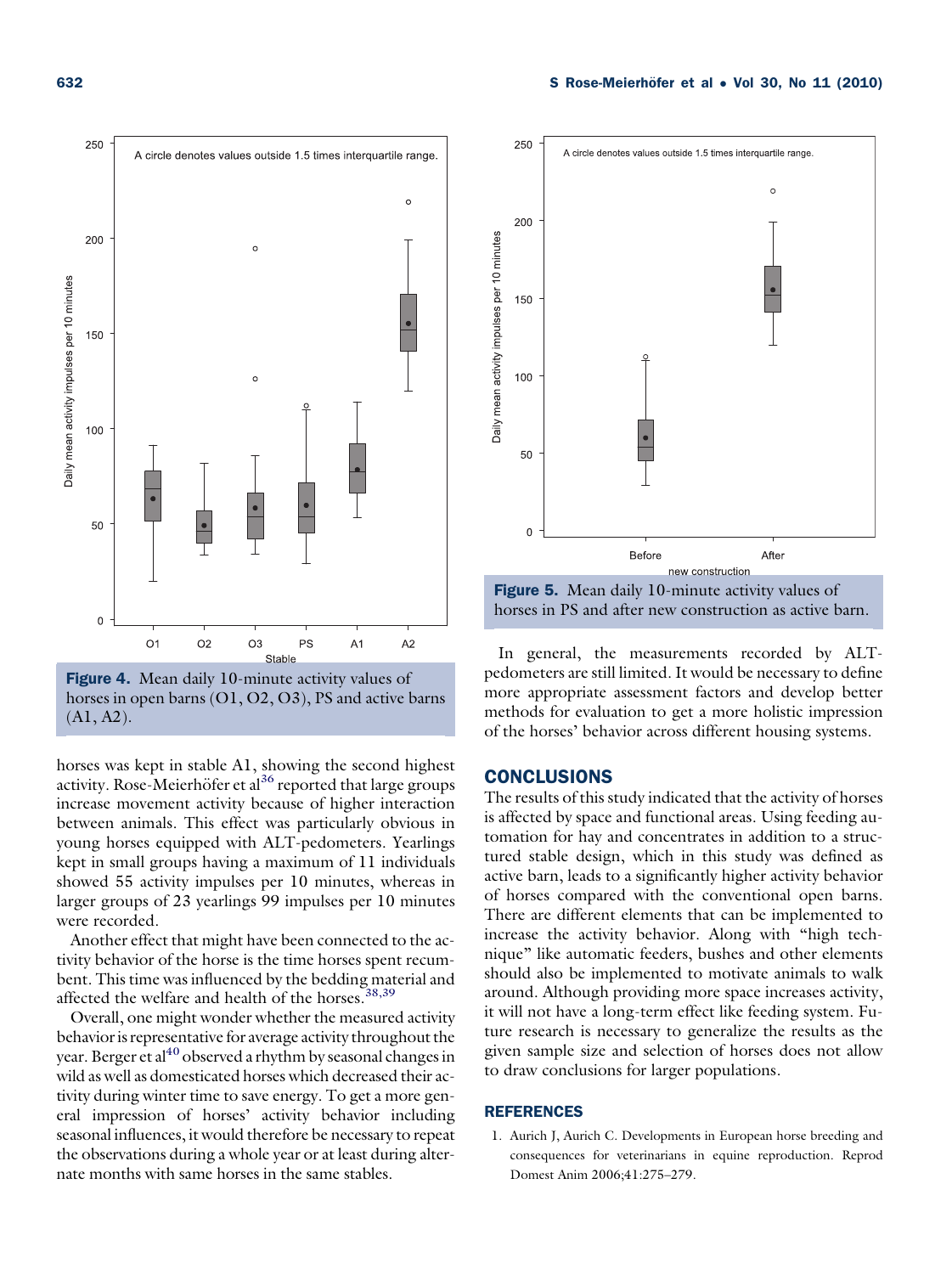- <span id="page-9-0"></span>2. Cooper JC, Albentosa MJ. Equine behaviour and welfare. In: Mills D, McDonnell S, eds. The domestic horse. Cambridge, UK: Cambridge University Press; 2005:228.
- 3. Autio E, Heiskanen ML. Foal behaviour in a loose housing/paddock environmental during winter. Appl Anim Behav Sci 2005;91: 277–288.
- 4. Pick M. Pferdehaltung und Tierschutz [Horse husbandry and animal welfare]. Tieraerztl Umschau 1994;49:259–262.
- 5. Korries OC. Untersuchung pferdehaltender Betriebe in Niedersachsen—bewertung unter dem Aspekt der Tiergerechtheit, bei Trennung in verschiedene Nutzungsgruppen und Beachtung haltungsbedingter Schäden [Examination of horse keeping in Lower Saxony—evaluation with regard to animal protection while differentiating between different uses and considering keeping-related harms] [PhD thesis]. Hannover, Germany: University of Veterinary Medicine; 2003.
- 6. Petersen S, Tölle KH, Blobel KJ, Grabner A, Krieter J. Evaluation of horse keeping in Schleswig-Holstein. In: 56th Annual Meeting of the European Association of Animal Production; Uppsala, Sweden; 2005:33. EAAP-Book of Abstracts No 11.
- 7. Brehme U, Rose S. Effect of different activity and space offers on the activity behavior of stallions. Agr Eng 2007;62:408–409.
- 8. Wilke A. Der Einfluss von Aufzucht und Haltung auf das Auftreten von Osteochondrose (OC) beim Reitpferd [The influence of breeding and husbandry on the incidence of Osteochondrosis (OC) in the horse] [PhD thesis]. Hannover, Germany: University of Veterinary Medicine; 2003.
- 9. Feige K, Fürst A, Wehrli EM. Auswirkungen von Haltung, Fütterung und Nutzung auf die Pferdegesundheit unter besonderer Berücksichtigung respiratorischer und gastrointestinaler Krankheiten [Effects of housing, feeding and use on the horses health with emphasis on respiratory and gastrointestinal diseases]. Schweiz Arch Tierheilkd 2002;144:348–355.
- 10. Hoffmann G, Bockisch FJ, Kreimeier P. Einfluss des Haltungssystems auf die Bewegungsaktivität und Stressbelastung bei Pferden in Auslaufhaltungssystemen [Influence of the husbandry system on the movement activity and stress exposure of horses in discharge husbandry systems]. Landbauforschung-vTI Agr Forestry Res 2009;59: 105–112.
- 11. Meyer H, Coenen M. Pferdefutterung [Horse feeding], 4th ed. Berlin, Germany: Parey-Verlag; 2002.
- 12. Kastner SBR, Feige K, Weishaupt MA, Auer JA. Heart rate and hematological responses of quarter horses to a reining competition. J Equine Vet Sci 1999;19:127–131.
- 13. Lehmann K, Kallweit E, Ellendorff F. Social hierarchy in exercised and untrained group-housed horses—a brief report. Appl Anim Behav Sci 2006;96:343–347.
- 14. Christensen JW, Ladewig J, Søndergaard E, Malmkvist J. Effects of individual versus group stabling on behavior in domestic stallions. Appl Anim Behav Sci 2002;75:233–248.
- 15. Marten J. Pensionspferdehaltung im landwirtschaftlichen Betrieb [Horse boarding facilities in agricultural farms]. Darmstadt, Germany: KTBL-Schrift 405;2004.
- 16. Zeitler-Feicht M. Handbuch Pferdeverhalten [Handbook horse behavior]. Stuttgart, Germany: Eugen-Ulmer-Verlag; 2001.
- 17. Frentzen F. Bewegungsaktivitäten und—verhalten in Abhängigkeit von Aufstallungsform und Fütterungsrhythmus unter besonderer Berücksichtigung unterschiedlich gestalteter Auslaufsysteme [The locomotion activity and behavior of horses depending on the system of stabling and feeding rhythm, and taking various loose runs into particular consideration] [PhD thesis]. Hannover, Germany: University of Veterinary Medicine; 1994.
- 18. Jørgensen GHM, Bøe KE. Individual paddock versus social enclosure for horses. In: Horse behavior and welfare. Wageningen, The Netherlands: EAAP publication; 2007:79–83.
- 19. Kiley-Worthington M. The behavior of horses in relation to management and training—towards ethologically sound environments. J Equine Vet Sci 1990;10:62–71.
- 20. Duncan P. Time-budgets of camargue horses. Behaviour 1980;72: 26–49.
- 21. Boyd LE, Carbonaro DA, Houpt KA. The 24-hour-time budget of przewalski horses. Appl Anim Behav Sci 1998;21:5–17.
- 22. Zeitler-Feicht P, Prantner V. Liegeverhalten von Pferden in Gruppenauslaufhaltung [Lying behavior of horses in group discharge husbandry]. Arch Tierz Dummerstorf 2000;43:327–335.
- 23. Fader C, Sambraus HH. Das Ruheverhalten von Pferden in Offenlaufställen [The resting behaviour of horses in loose housing systems]. Tieraerztl Umschau 2004;59:320–327.
- 24. Raabymagle P, Ladewig J. Lying behaviour in horses in relation to box size. J Equine Vet Sci 2006;26:11–17.
- 25. Banhajali H, Hausberger M, Richard-Yris MA. Behavioral repertoire: its expression according to environmental conditions. In: Horse behavior and welfare. Wageningen, The Netherlands: EAAP publication; 2007:123–131.
- 26. Brehme U, Stollberg U, Holz R, Schleusener T. ALT pedometer a new sensor-aided measurement system for improvement in oestrus detection. Comput Electron Agr 2008;62:73–80.
- 27. Brehme U, Bahr C, Holz R. Oestrus detection in cattle—comparing investigations on the functions of pedometers and neck transponders. Agr Eng 2003;58:106–107.
- 28. Klaer S. Vergleichende untersuchungen zum bewegungs—und Liegeverhalten in Aktivställen und konventioneller Gruppenhaltung bei Pferden [Investigation on activity and lying behavior in active stables and conventional group housing systems] [Master's thesis]. Berlin, Germany: Humboldt University of Berlin; 2008.
- 29. BMELV (ed.). Beurteilung von Pferdehaltungen unter Tierschutzgesichtspunkten—Leitlinien der Sachverständigengruppe tierschutzgerechte Pferdehaltung [Approach of horse husbandries under animal welfare aspects—Guidelines of the group of experts in keeping of horses in accordance with animal protection laws]. Bonn, Germany: Federal Ministry of Food, Agriculture and Consumer Protection (BMELV). Availabe at: [http://www.bmelv.de/cln\\_154/Shared-](http://www.bmelv.de/cln_154/SharedDocs/Standardartikel/Landwirtschaft/Tier/Tierhaltung/TierschutzPferdehaltung.html)[Docs/Standardartikel/Landwirtschaft/Tier/Tierhaltung/Tierschutz](http://www.bmelv.de/cln_154/SharedDocs/Standardartikel/Landwirtschaft/Tier/Tierhaltung/TierschutzPferdehaltung.html) [Pferdehaltung.html](http://www.bmelv.de/cln_154/SharedDocs/Standardartikel/Landwirtschaft/Tier/Tierhaltung/TierschutzPferdehaltung.html); 1995. Accessed June 17, 2009.
- 30. Blanchard P, Mátyás L. Robustness of tests for error component models to non-normality. Econ Lett 1996;51:161–167.
- 31. Rehm G. Auswirkungen verschiedener Haltungsverfahren auf die Bewegungsaktivität und auf die soziale Aktivität bei Hauspferden [Influence of different husbandry systems on activity behavior and